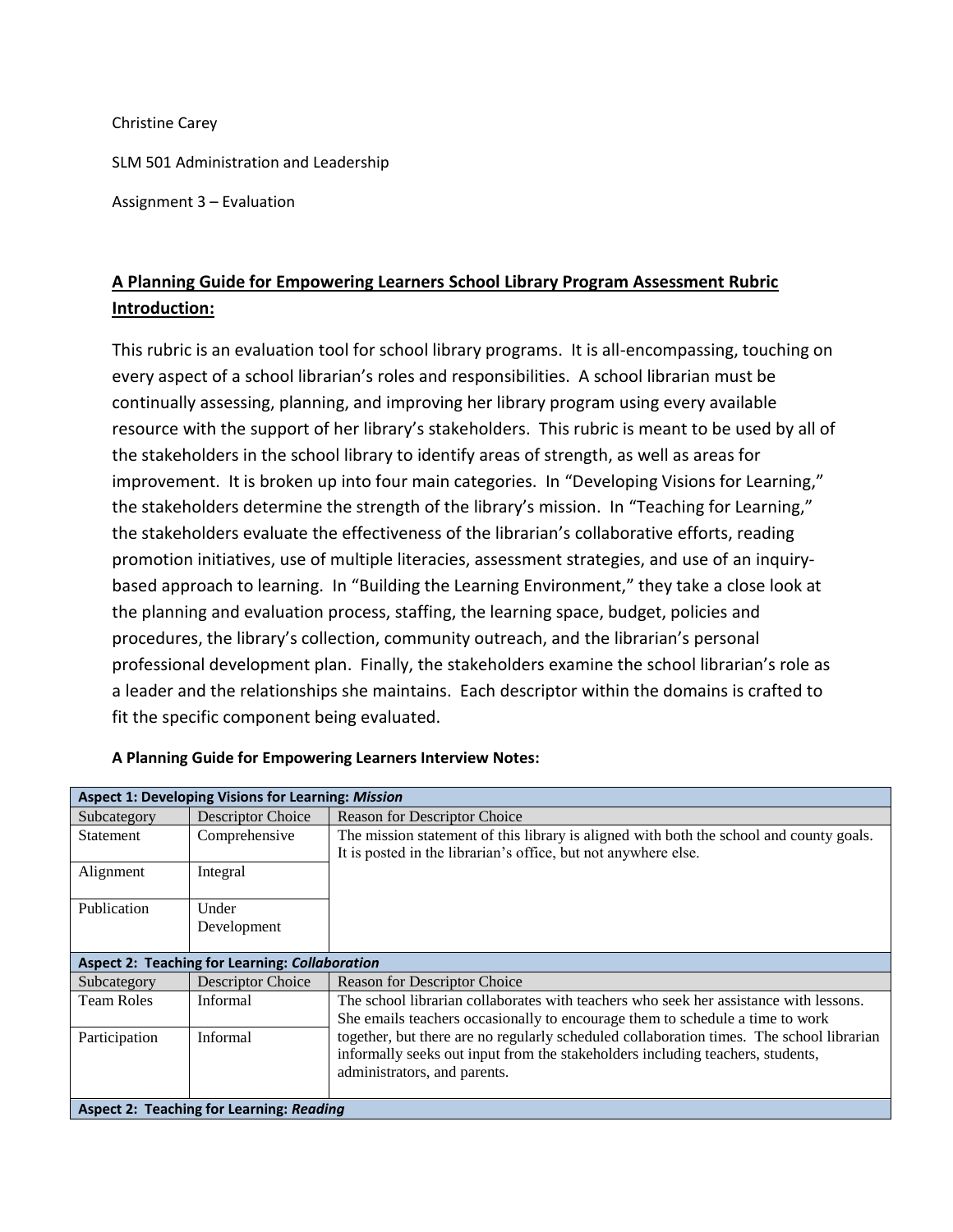| Reason for Descriptor Choice<br>Subcategory<br>Instruction<br>Articulated<br>The school librarian develops lessons and assists teachers in teaching reading strategies<br>when requested. She initiates several reading for pleasure school-wide promotions<br>throughout the year. Each year she hosts a parent workshop on how to help their children<br>Promotion<br>Responsive<br>find books they love to read. She has several helpful links on her website that promote<br>Continuous<br>reading for pleasure. She "tweets" her favorite books and new literature she thinks her<br>Intrinsic<br>students will enjoy.<br>Into the School<br>Community<br>Aspect 2: Teaching for Learning: Multiple Literacies<br>Subcategory<br><b>Reason for Descriptor Choice</b><br>Comprehensive<br>Learning<br>The school librarian is well versed in a wide variety of technology tools and<br>Process<br>consistently integrates their use into her lessons. She regularly helps both teachers and<br>students to use tools that best suit their needs. She says she reinforces ethical and safe<br>Legal, Ethical,<br>Articulated<br>and Social<br>use each time she introduces a new tool.<br>Responsibilities<br><b>Aspect 2: Teaching for Learning: Inquiry</b><br><b>Descriptor Choice</b><br>Subcategory<br>Reason for Descriptor Choice<br>The school librarian is well versed in the district standards and regularly integrates<br>Educational<br>Ongoing<br>standards<br>Standards for the 21 <sup>st</sup> Century Learner. She regularly elicits prior knowledge and uses<br>questioning techniques to inform her teaching. After giving a lesson on a specific tool<br>Differentiation<br>she provides opportunities for students to practice and demonstrate their understanding<br>Consistent<br>before using the tool independently.<br>Information<br>Integral<br><b>Search Process</b><br>Evaluation<br>Comprehensive<br>Role of<br>Integral<br>Technology<br><b>Aspect 2: Teaching for Learning: Assessment for Learning</b><br><b>Descriptor Choice</b><br>Reason for Descriptor Choice<br>Subcategory<br>Formative<br>Independent<br>The school librarian does not perform formal assessments of student learning. She<br>monitors their use of the tools and strategies she presents immediately following her<br>Assessments<br>introduction, but does not follow up later to check for their understanding or ability to<br>Summative<br>Developing<br>apply the strategy. She relies on the teacher for feedback if the lesson did not have the<br>Assessments<br>intended outcomes.<br>Aspect 3: Building the Learning Environment: Planning and Evaluating<br>Subcategory<br><b>Descriptor Choice</b><br>Reason for Descriptor Choice<br>The school librarian works with administrators to develop a plan each year for her<br>Planning<br>Comprehensive<br>personal growth and the growth of the library program. They analyze data and<br>Process<br>feedback from teachers and students to determine the goals each year. For example,<br>Strategic Plan<br>Comprehensive<br>this year the school librarian is focusing on helping the teachers to integrate technology<br>into their curriculum because this is an area that was found to be lacking.<br>Collaborative<br>Stakeholder<br>Participation<br>Data-driven<br>Evaluation |
|-----------------------------------------------------------------------------------------------------------------------------------------------------------------------------------------------------------------------------------------------------------------------------------------------------------------------------------------------------------------------------------------------------------------------------------------------------------------------------------------------------------------------------------------------------------------------------------------------------------------------------------------------------------------------------------------------------------------------------------------------------------------------------------------------------------------------------------------------------------------------------------------------------------------------------------------------------------------------------------------------------------------------------------------------------------------------------------------------------------------------------------------------------------------------------------------------------------------------------------------------------------------------------------------------------------------------------------------------------------------------------------------------------------------------------------------------------------------------------------------------------------------------------------------------------------------------------------------------------------------------------------------------------------------------------------------------------------------------------------------------------------------------------------------------------------------------------------------------------------------------------------------------------------------------------------------------------------------------------------------------------------------------------------------------------------------------------------------------------------------------------------------------------------------------------------------------------------------------------------------------------------------------------------------------------------------------------------------------------------------------------------------------------------------------------------------------------------------------------------------------------------------------------------------------------------------------------------------------------------------------------------------------------------------------------------------------------------------------------------------------------------------------------------------------------------------------------------------------------------------------------------------------------------------------------------------------------------------------------------------------------------------------------------------------------------------------------------------------------------------------------------------------------------------------------------------------------------------------------------------------------------------------------------------------------------------------------------------------------------------|
|                                                                                                                                                                                                                                                                                                                                                                                                                                                                                                                                                                                                                                                                                                                                                                                                                                                                                                                                                                                                                                                                                                                                                                                                                                                                                                                                                                                                                                                                                                                                                                                                                                                                                                                                                                                                                                                                                                                                                                                                                                                                                                                                                                                                                                                                                                                                                                                                                                                                                                                                                                                                                                                                                                                                                                                                                                                                                                                                                                                                                                                                                                                                                                                                                                                                                                                                                                 |
|                                                                                                                                                                                                                                                                                                                                                                                                                                                                                                                                                                                                                                                                                                                                                                                                                                                                                                                                                                                                                                                                                                                                                                                                                                                                                                                                                                                                                                                                                                                                                                                                                                                                                                                                                                                                                                                                                                                                                                                                                                                                                                                                                                                                                                                                                                                                                                                                                                                                                                                                                                                                                                                                                                                                                                                                                                                                                                                                                                                                                                                                                                                                                                                                                                                                                                                                                                 |
|                                                                                                                                                                                                                                                                                                                                                                                                                                                                                                                                                                                                                                                                                                                                                                                                                                                                                                                                                                                                                                                                                                                                                                                                                                                                                                                                                                                                                                                                                                                                                                                                                                                                                                                                                                                                                                                                                                                                                                                                                                                                                                                                                                                                                                                                                                                                                                                                                                                                                                                                                                                                                                                                                                                                                                                                                                                                                                                                                                                                                                                                                                                                                                                                                                                                                                                                                                 |
|                                                                                                                                                                                                                                                                                                                                                                                                                                                                                                                                                                                                                                                                                                                                                                                                                                                                                                                                                                                                                                                                                                                                                                                                                                                                                                                                                                                                                                                                                                                                                                                                                                                                                                                                                                                                                                                                                                                                                                                                                                                                                                                                                                                                                                                                                                                                                                                                                                                                                                                                                                                                                                                                                                                                                                                                                                                                                                                                                                                                                                                                                                                                                                                                                                                                                                                                                                 |
|                                                                                                                                                                                                                                                                                                                                                                                                                                                                                                                                                                                                                                                                                                                                                                                                                                                                                                                                                                                                                                                                                                                                                                                                                                                                                                                                                                                                                                                                                                                                                                                                                                                                                                                                                                                                                                                                                                                                                                                                                                                                                                                                                                                                                                                                                                                                                                                                                                                                                                                                                                                                                                                                                                                                                                                                                                                                                                                                                                                                                                                                                                                                                                                                                                                                                                                                                                 |
|                                                                                                                                                                                                                                                                                                                                                                                                                                                                                                                                                                                                                                                                                                                                                                                                                                                                                                                                                                                                                                                                                                                                                                                                                                                                                                                                                                                                                                                                                                                                                                                                                                                                                                                                                                                                                                                                                                                                                                                                                                                                                                                                                                                                                                                                                                                                                                                                                                                                                                                                                                                                                                                                                                                                                                                                                                                                                                                                                                                                                                                                                                                                                                                                                                                                                                                                                                 |
|                                                                                                                                                                                                                                                                                                                                                                                                                                                                                                                                                                                                                                                                                                                                                                                                                                                                                                                                                                                                                                                                                                                                                                                                                                                                                                                                                                                                                                                                                                                                                                                                                                                                                                                                                                                                                                                                                                                                                                                                                                                                                                                                                                                                                                                                                                                                                                                                                                                                                                                                                                                                                                                                                                                                                                                                                                                                                                                                                                                                                                                                                                                                                                                                                                                                                                                                                                 |
|                                                                                                                                                                                                                                                                                                                                                                                                                                                                                                                                                                                                                                                                                                                                                                                                                                                                                                                                                                                                                                                                                                                                                                                                                                                                                                                                                                                                                                                                                                                                                                                                                                                                                                                                                                                                                                                                                                                                                                                                                                                                                                                                                                                                                                                                                                                                                                                                                                                                                                                                                                                                                                                                                                                                                                                                                                                                                                                                                                                                                                                                                                                                                                                                                                                                                                                                                                 |
|                                                                                                                                                                                                                                                                                                                                                                                                                                                                                                                                                                                                                                                                                                                                                                                                                                                                                                                                                                                                                                                                                                                                                                                                                                                                                                                                                                                                                                                                                                                                                                                                                                                                                                                                                                                                                                                                                                                                                                                                                                                                                                                                                                                                                                                                                                                                                                                                                                                                                                                                                                                                                                                                                                                                                                                                                                                                                                                                                                                                                                                                                                                                                                                                                                                                                                                                                                 |
|                                                                                                                                                                                                                                                                                                                                                                                                                                                                                                                                                                                                                                                                                                                                                                                                                                                                                                                                                                                                                                                                                                                                                                                                                                                                                                                                                                                                                                                                                                                                                                                                                                                                                                                                                                                                                                                                                                                                                                                                                                                                                                                                                                                                                                                                                                                                                                                                                                                                                                                                                                                                                                                                                                                                                                                                                                                                                                                                                                                                                                                                                                                                                                                                                                                                                                                                                                 |
|                                                                                                                                                                                                                                                                                                                                                                                                                                                                                                                                                                                                                                                                                                                                                                                                                                                                                                                                                                                                                                                                                                                                                                                                                                                                                                                                                                                                                                                                                                                                                                                                                                                                                                                                                                                                                                                                                                                                                                                                                                                                                                                                                                                                                                                                                                                                                                                                                                                                                                                                                                                                                                                                                                                                                                                                                                                                                                                                                                                                                                                                                                                                                                                                                                                                                                                                                                 |
|                                                                                                                                                                                                                                                                                                                                                                                                                                                                                                                                                                                                                                                                                                                                                                                                                                                                                                                                                                                                                                                                                                                                                                                                                                                                                                                                                                                                                                                                                                                                                                                                                                                                                                                                                                                                                                                                                                                                                                                                                                                                                                                                                                                                                                                                                                                                                                                                                                                                                                                                                                                                                                                                                                                                                                                                                                                                                                                                                                                                                                                                                                                                                                                                                                                                                                                                                                 |
|                                                                                                                                                                                                                                                                                                                                                                                                                                                                                                                                                                                                                                                                                                                                                                                                                                                                                                                                                                                                                                                                                                                                                                                                                                                                                                                                                                                                                                                                                                                                                                                                                                                                                                                                                                                                                                                                                                                                                                                                                                                                                                                                                                                                                                                                                                                                                                                                                                                                                                                                                                                                                                                                                                                                                                                                                                                                                                                                                                                                                                                                                                                                                                                                                                                                                                                                                                 |
|                                                                                                                                                                                                                                                                                                                                                                                                                                                                                                                                                                                                                                                                                                                                                                                                                                                                                                                                                                                                                                                                                                                                                                                                                                                                                                                                                                                                                                                                                                                                                                                                                                                                                                                                                                                                                                                                                                                                                                                                                                                                                                                                                                                                                                                                                                                                                                                                                                                                                                                                                                                                                                                                                                                                                                                                                                                                                                                                                                                                                                                                                                                                                                                                                                                                                                                                                                 |
|                                                                                                                                                                                                                                                                                                                                                                                                                                                                                                                                                                                                                                                                                                                                                                                                                                                                                                                                                                                                                                                                                                                                                                                                                                                                                                                                                                                                                                                                                                                                                                                                                                                                                                                                                                                                                                                                                                                                                                                                                                                                                                                                                                                                                                                                                                                                                                                                                                                                                                                                                                                                                                                                                                                                                                                                                                                                                                                                                                                                                                                                                                                                                                                                                                                                                                                                                                 |
|                                                                                                                                                                                                                                                                                                                                                                                                                                                                                                                                                                                                                                                                                                                                                                                                                                                                                                                                                                                                                                                                                                                                                                                                                                                                                                                                                                                                                                                                                                                                                                                                                                                                                                                                                                                                                                                                                                                                                                                                                                                                                                                                                                                                                                                                                                                                                                                                                                                                                                                                                                                                                                                                                                                                                                                                                                                                                                                                                                                                                                                                                                                                                                                                                                                                                                                                                                 |
|                                                                                                                                                                                                                                                                                                                                                                                                                                                                                                                                                                                                                                                                                                                                                                                                                                                                                                                                                                                                                                                                                                                                                                                                                                                                                                                                                                                                                                                                                                                                                                                                                                                                                                                                                                                                                                                                                                                                                                                                                                                                                                                                                                                                                                                                                                                                                                                                                                                                                                                                                                                                                                                                                                                                                                                                                                                                                                                                                                                                                                                                                                                                                                                                                                                                                                                                                                 |
|                                                                                                                                                                                                                                                                                                                                                                                                                                                                                                                                                                                                                                                                                                                                                                                                                                                                                                                                                                                                                                                                                                                                                                                                                                                                                                                                                                                                                                                                                                                                                                                                                                                                                                                                                                                                                                                                                                                                                                                                                                                                                                                                                                                                                                                                                                                                                                                                                                                                                                                                                                                                                                                                                                                                                                                                                                                                                                                                                                                                                                                                                                                                                                                                                                                                                                                                                                 |
|                                                                                                                                                                                                                                                                                                                                                                                                                                                                                                                                                                                                                                                                                                                                                                                                                                                                                                                                                                                                                                                                                                                                                                                                                                                                                                                                                                                                                                                                                                                                                                                                                                                                                                                                                                                                                                                                                                                                                                                                                                                                                                                                                                                                                                                                                                                                                                                                                                                                                                                                                                                                                                                                                                                                                                                                                                                                                                                                                                                                                                                                                                                                                                                                                                                                                                                                                                 |
|                                                                                                                                                                                                                                                                                                                                                                                                                                                                                                                                                                                                                                                                                                                                                                                                                                                                                                                                                                                                                                                                                                                                                                                                                                                                                                                                                                                                                                                                                                                                                                                                                                                                                                                                                                                                                                                                                                                                                                                                                                                                                                                                                                                                                                                                                                                                                                                                                                                                                                                                                                                                                                                                                                                                                                                                                                                                                                                                                                                                                                                                                                                                                                                                                                                                                                                                                                 |
|                                                                                                                                                                                                                                                                                                                                                                                                                                                                                                                                                                                                                                                                                                                                                                                                                                                                                                                                                                                                                                                                                                                                                                                                                                                                                                                                                                                                                                                                                                                                                                                                                                                                                                                                                                                                                                                                                                                                                                                                                                                                                                                                                                                                                                                                                                                                                                                                                                                                                                                                                                                                                                                                                                                                                                                                                                                                                                                                                                                                                                                                                                                                                                                                                                                                                                                                                                 |
|                                                                                                                                                                                                                                                                                                                                                                                                                                                                                                                                                                                                                                                                                                                                                                                                                                                                                                                                                                                                                                                                                                                                                                                                                                                                                                                                                                                                                                                                                                                                                                                                                                                                                                                                                                                                                                                                                                                                                                                                                                                                                                                                                                                                                                                                                                                                                                                                                                                                                                                                                                                                                                                                                                                                                                                                                                                                                                                                                                                                                                                                                                                                                                                                                                                                                                                                                                 |
|                                                                                                                                                                                                                                                                                                                                                                                                                                                                                                                                                                                                                                                                                                                                                                                                                                                                                                                                                                                                                                                                                                                                                                                                                                                                                                                                                                                                                                                                                                                                                                                                                                                                                                                                                                                                                                                                                                                                                                                                                                                                                                                                                                                                                                                                                                                                                                                                                                                                                                                                                                                                                                                                                                                                                                                                                                                                                                                                                                                                                                                                                                                                                                                                                                                                                                                                                                 |
|                                                                                                                                                                                                                                                                                                                                                                                                                                                                                                                                                                                                                                                                                                                                                                                                                                                                                                                                                                                                                                                                                                                                                                                                                                                                                                                                                                                                                                                                                                                                                                                                                                                                                                                                                                                                                                                                                                                                                                                                                                                                                                                                                                                                                                                                                                                                                                                                                                                                                                                                                                                                                                                                                                                                                                                                                                                                                                                                                                                                                                                                                                                                                                                                                                                                                                                                                                 |
|                                                                                                                                                                                                                                                                                                                                                                                                                                                                                                                                                                                                                                                                                                                                                                                                                                                                                                                                                                                                                                                                                                                                                                                                                                                                                                                                                                                                                                                                                                                                                                                                                                                                                                                                                                                                                                                                                                                                                                                                                                                                                                                                                                                                                                                                                                                                                                                                                                                                                                                                                                                                                                                                                                                                                                                                                                                                                                                                                                                                                                                                                                                                                                                                                                                                                                                                                                 |
|                                                                                                                                                                                                                                                                                                                                                                                                                                                                                                                                                                                                                                                                                                                                                                                                                                                                                                                                                                                                                                                                                                                                                                                                                                                                                                                                                                                                                                                                                                                                                                                                                                                                                                                                                                                                                                                                                                                                                                                                                                                                                                                                                                                                                                                                                                                                                                                                                                                                                                                                                                                                                                                                                                                                                                                                                                                                                                                                                                                                                                                                                                                                                                                                                                                                                                                                                                 |
|                                                                                                                                                                                                                                                                                                                                                                                                                                                                                                                                                                                                                                                                                                                                                                                                                                                                                                                                                                                                                                                                                                                                                                                                                                                                                                                                                                                                                                                                                                                                                                                                                                                                                                                                                                                                                                                                                                                                                                                                                                                                                                                                                                                                                                                                                                                                                                                                                                                                                                                                                                                                                                                                                                                                                                                                                                                                                                                                                                                                                                                                                                                                                                                                                                                                                                                                                                 |
|                                                                                                                                                                                                                                                                                                                                                                                                                                                                                                                                                                                                                                                                                                                                                                                                                                                                                                                                                                                                                                                                                                                                                                                                                                                                                                                                                                                                                                                                                                                                                                                                                                                                                                                                                                                                                                                                                                                                                                                                                                                                                                                                                                                                                                                                                                                                                                                                                                                                                                                                                                                                                                                                                                                                                                                                                                                                                                                                                                                                                                                                                                                                                                                                                                                                                                                                                                 |
|                                                                                                                                                                                                                                                                                                                                                                                                                                                                                                                                                                                                                                                                                                                                                                                                                                                                                                                                                                                                                                                                                                                                                                                                                                                                                                                                                                                                                                                                                                                                                                                                                                                                                                                                                                                                                                                                                                                                                                                                                                                                                                                                                                                                                                                                                                                                                                                                                                                                                                                                                                                                                                                                                                                                                                                                                                                                                                                                                                                                                                                                                                                                                                                                                                                                                                                                                                 |
|                                                                                                                                                                                                                                                                                                                                                                                                                                                                                                                                                                                                                                                                                                                                                                                                                                                                                                                                                                                                                                                                                                                                                                                                                                                                                                                                                                                                                                                                                                                                                                                                                                                                                                                                                                                                                                                                                                                                                                                                                                                                                                                                                                                                                                                                                                                                                                                                                                                                                                                                                                                                                                                                                                                                                                                                                                                                                                                                                                                                                                                                                                                                                                                                                                                                                                                                                                 |
|                                                                                                                                                                                                                                                                                                                                                                                                                                                                                                                                                                                                                                                                                                                                                                                                                                                                                                                                                                                                                                                                                                                                                                                                                                                                                                                                                                                                                                                                                                                                                                                                                                                                                                                                                                                                                                                                                                                                                                                                                                                                                                                                                                                                                                                                                                                                                                                                                                                                                                                                                                                                                                                                                                                                                                                                                                                                                                                                                                                                                                                                                                                                                                                                                                                                                                                                                                 |
|                                                                                                                                                                                                                                                                                                                                                                                                                                                                                                                                                                                                                                                                                                                                                                                                                                                                                                                                                                                                                                                                                                                                                                                                                                                                                                                                                                                                                                                                                                                                                                                                                                                                                                                                                                                                                                                                                                                                                                                                                                                                                                                                                                                                                                                                                                                                                                                                                                                                                                                                                                                                                                                                                                                                                                                                                                                                                                                                                                                                                                                                                                                                                                                                                                                                                                                                                                 |
|                                                                                                                                                                                                                                                                                                                                                                                                                                                                                                                                                                                                                                                                                                                                                                                                                                                                                                                                                                                                                                                                                                                                                                                                                                                                                                                                                                                                                                                                                                                                                                                                                                                                                                                                                                                                                                                                                                                                                                                                                                                                                                                                                                                                                                                                                                                                                                                                                                                                                                                                                                                                                                                                                                                                                                                                                                                                                                                                                                                                                                                                                                                                                                                                                                                                                                                                                                 |
|                                                                                                                                                                                                                                                                                                                                                                                                                                                                                                                                                                                                                                                                                                                                                                                                                                                                                                                                                                                                                                                                                                                                                                                                                                                                                                                                                                                                                                                                                                                                                                                                                                                                                                                                                                                                                                                                                                                                                                                                                                                                                                                                                                                                                                                                                                                                                                                                                                                                                                                                                                                                                                                                                                                                                                                                                                                                                                                                                                                                                                                                                                                                                                                                                                                                                                                                                                 |
|                                                                                                                                                                                                                                                                                                                                                                                                                                                                                                                                                                                                                                                                                                                                                                                                                                                                                                                                                                                                                                                                                                                                                                                                                                                                                                                                                                                                                                                                                                                                                                                                                                                                                                                                                                                                                                                                                                                                                                                                                                                                                                                                                                                                                                                                                                                                                                                                                                                                                                                                                                                                                                                                                                                                                                                                                                                                                                                                                                                                                                                                                                                                                                                                                                                                                                                                                                 |
|                                                                                                                                                                                                                                                                                                                                                                                                                                                                                                                                                                                                                                                                                                                                                                                                                                                                                                                                                                                                                                                                                                                                                                                                                                                                                                                                                                                                                                                                                                                                                                                                                                                                                                                                                                                                                                                                                                                                                                                                                                                                                                                                                                                                                                                                                                                                                                                                                                                                                                                                                                                                                                                                                                                                                                                                                                                                                                                                                                                                                                                                                                                                                                                                                                                                                                                                                                 |
|                                                                                                                                                                                                                                                                                                                                                                                                                                                                                                                                                                                                                                                                                                                                                                                                                                                                                                                                                                                                                                                                                                                                                                                                                                                                                                                                                                                                                                                                                                                                                                                                                                                                                                                                                                                                                                                                                                                                                                                                                                                                                                                                                                                                                                                                                                                                                                                                                                                                                                                                                                                                                                                                                                                                                                                                                                                                                                                                                                                                                                                                                                                                                                                                                                                                                                                                                                 |
|                                                                                                                                                                                                                                                                                                                                                                                                                                                                                                                                                                                                                                                                                                                                                                                                                                                                                                                                                                                                                                                                                                                                                                                                                                                                                                                                                                                                                                                                                                                                                                                                                                                                                                                                                                                                                                                                                                                                                                                                                                                                                                                                                                                                                                                                                                                                                                                                                                                                                                                                                                                                                                                                                                                                                                                                                                                                                                                                                                                                                                                                                                                                                                                                                                                                                                                                                                 |
|                                                                                                                                                                                                                                                                                                                                                                                                                                                                                                                                                                                                                                                                                                                                                                                                                                                                                                                                                                                                                                                                                                                                                                                                                                                                                                                                                                                                                                                                                                                                                                                                                                                                                                                                                                                                                                                                                                                                                                                                                                                                                                                                                                                                                                                                                                                                                                                                                                                                                                                                                                                                                                                                                                                                                                                                                                                                                                                                                                                                                                                                                                                                                                                                                                                                                                                                                                 |
|                                                                                                                                                                                                                                                                                                                                                                                                                                                                                                                                                                                                                                                                                                                                                                                                                                                                                                                                                                                                                                                                                                                                                                                                                                                                                                                                                                                                                                                                                                                                                                                                                                                                                                                                                                                                                                                                                                                                                                                                                                                                                                                                                                                                                                                                                                                                                                                                                                                                                                                                                                                                                                                                                                                                                                                                                                                                                                                                                                                                                                                                                                                                                                                                                                                                                                                                                                 |
|                                                                                                                                                                                                                                                                                                                                                                                                                                                                                                                                                                                                                                                                                                                                                                                                                                                                                                                                                                                                                                                                                                                                                                                                                                                                                                                                                                                                                                                                                                                                                                                                                                                                                                                                                                                                                                                                                                                                                                                                                                                                                                                                                                                                                                                                                                                                                                                                                                                                                                                                                                                                                                                                                                                                                                                                                                                                                                                                                                                                                                                                                                                                                                                                                                                                                                                                                                 |
|                                                                                                                                                                                                                                                                                                                                                                                                                                                                                                                                                                                                                                                                                                                                                                                                                                                                                                                                                                                                                                                                                                                                                                                                                                                                                                                                                                                                                                                                                                                                                                                                                                                                                                                                                                                                                                                                                                                                                                                                                                                                                                                                                                                                                                                                                                                                                                                                                                                                                                                                                                                                                                                                                                                                                                                                                                                                                                                                                                                                                                                                                                                                                                                                                                                                                                                                                                 |
| Aspect 3: Building the Learning Environment: Staffing<br>Subcategory<br>Descriptor Choice<br>Reason for Descriptor Choice                                                                                                                                                                                                                                                                                                                                                                                                                                                                                                                                                                                                                                                                                                                                                                                                                                                                                                                                                                                                                                                                                                                                                                                                                                                                                                                                                                                                                                                                                                                                                                                                                                                                                                                                                                                                                                                                                                                                                                                                                                                                                                                                                                                                                                                                                                                                                                                                                                                                                                                                                                                                                                                                                                                                                                                                                                                                                                                                                                                                                                                                                                                                                                                                                                       |
|                                                                                                                                                                                                                                                                                                                                                                                                                                                                                                                                                                                                                                                                                                                                                                                                                                                                                                                                                                                                                                                                                                                                                                                                                                                                                                                                                                                                                                                                                                                                                                                                                                                                                                                                                                                                                                                                                                                                                                                                                                                                                                                                                                                                                                                                                                                                                                                                                                                                                                                                                                                                                                                                                                                                                                                                                                                                                                                                                                                                                                                                                                                                                                                                                                                                                                                                                                 |
| This is a small school, and it has been determined that one librarian is sufficient to<br>Quantity<br>Exemplary<br>meet the needs of the school population. If additional positions were deemed                                                                                                                                                                                                                                                                                                                                                                                                                                                                                                                                                                                                                                                                                                                                                                                                                                                                                                                                                                                                                                                                                                                                                                                                                                                                                                                                                                                                                                                                                                                                                                                                                                                                                                                                                                                                                                                                                                                                                                                                                                                                                                                                                                                                                                                                                                                                                                                                                                                                                                                                                                                                                                                                                                                                                                                                                                                                                                                                                                                                                                                                                                                                                                 |
| necessary, FCPS has clear guidelines regarding responsibilities and training.<br>Position<br>Exemplary                                                                                                                                                                                                                                                                                                                                                                                                                                                                                                                                                                                                                                                                                                                                                                                                                                                                                                                                                                                                                                                                                                                                                                                                                                                                                                                                                                                                                                                                                                                                                                                                                                                                                                                                                                                                                                                                                                                                                                                                                                                                                                                                                                                                                                                                                                                                                                                                                                                                                                                                                                                                                                                                                                                                                                                                                                                                                                                                                                                                                                                                                                                                                                                                                                                          |
| Descriptions                                                                                                                                                                                                                                                                                                                                                                                                                                                                                                                                                                                                                                                                                                                                                                                                                                                                                                                                                                                                                                                                                                                                                                                                                                                                                                                                                                                                                                                                                                                                                                                                                                                                                                                                                                                                                                                                                                                                                                                                                                                                                                                                                                                                                                                                                                                                                                                                                                                                                                                                                                                                                                                                                                                                                                                                                                                                                                                                                                                                                                                                                                                                                                                                                                                                                                                                                    |
| Articulated<br>Training                                                                                                                                                                                                                                                                                                                                                                                                                                                                                                                                                                                                                                                                                                                                                                                                                                                                                                                                                                                                                                                                                                                                                                                                                                                                                                                                                                                                                                                                                                                                                                                                                                                                                                                                                                                                                                                                                                                                                                                                                                                                                                                                                                                                                                                                                                                                                                                                                                                                                                                                                                                                                                                                                                                                                                                                                                                                                                                                                                                                                                                                                                                                                                                                                                                                                                                                         |
|                                                                                                                                                                                                                                                                                                                                                                                                                                                                                                                                                                                                                                                                                                                                                                                                                                                                                                                                                                                                                                                                                                                                                                                                                                                                                                                                                                                                                                                                                                                                                                                                                                                                                                                                                                                                                                                                                                                                                                                                                                                                                                                                                                                                                                                                                                                                                                                                                                                                                                                                                                                                                                                                                                                                                                                                                                                                                                                                                                                                                                                                                                                                                                                                                                                                                                                                                                 |
|                                                                                                                                                                                                                                                                                                                                                                                                                                                                                                                                                                                                                                                                                                                                                                                                                                                                                                                                                                                                                                                                                                                                                                                                                                                                                                                                                                                                                                                                                                                                                                                                                                                                                                                                                                                                                                                                                                                                                                                                                                                                                                                                                                                                                                                                                                                                                                                                                                                                                                                                                                                                                                                                                                                                                                                                                                                                                                                                                                                                                                                                                                                                                                                                                                                                                                                                                                 |
| Aspect 3: Building the Learning Environment: The Learning Space                                                                                                                                                                                                                                                                                                                                                                                                                                                                                                                                                                                                                                                                                                                                                                                                                                                                                                                                                                                                                                                                                                                                                                                                                                                                                                                                                                                                                                                                                                                                                                                                                                                                                                                                                                                                                                                                                                                                                                                                                                                                                                                                                                                                                                                                                                                                                                                                                                                                                                                                                                                                                                                                                                                                                                                                                                                                                                                                                                                                                                                                                                                                                                                                                                                                                                 |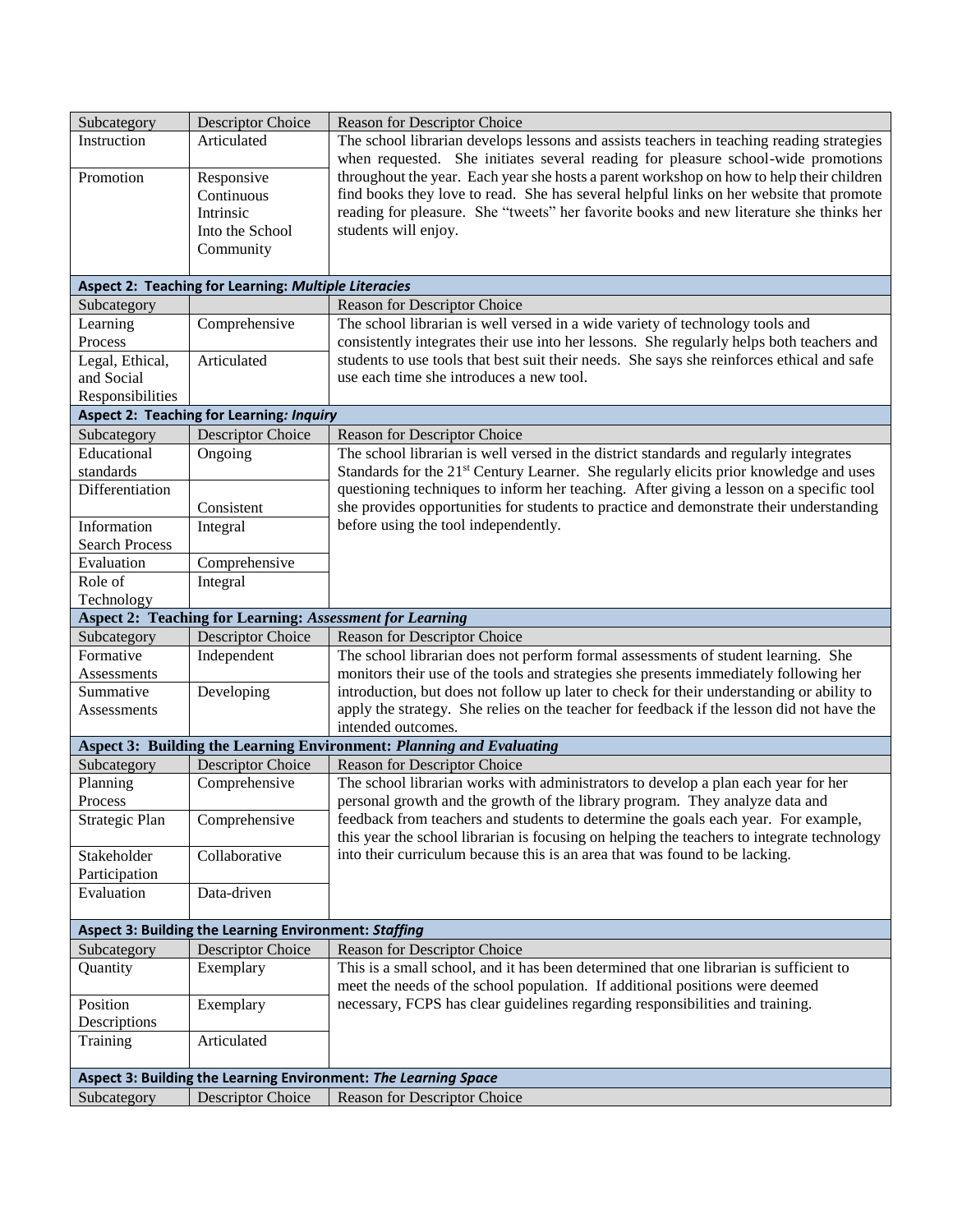| User orientation                                                               | Assistive                                                  | The school librarian is friendly and welcoming and has many regular students and<br>teachers who visit the library looking for book suggestions, assistance with research, or<br>just to chat. The space is adequate for the number of books, and technology. The<br>furniture is comfortable and has areas for collaboration, large group work, and<br>individual quiet reading. The librarian recently reorganized her fiction section, moving<br>it to an area that was more easily accessible and organizing the books by genre. The<br>color-coded labels make them easy to re-shelve. The library's website is accessible<br>24/7 and includes a wide variety of resources and helpful links including homework<br>help and help with the research process. |  |  |
|--------------------------------------------------------------------------------|------------------------------------------------------------|-------------------------------------------------------------------------------------------------------------------------------------------------------------------------------------------------------------------------------------------------------------------------------------------------------------------------------------------------------------------------------------------------------------------------------------------------------------------------------------------------------------------------------------------------------------------------------------------------------------------------------------------------------------------------------------------------------------------------------------------------------------------|--|--|
| Access                                                                         | Flexible & Open<br>Access                                  |                                                                                                                                                                                                                                                                                                                                                                                                                                                                                                                                                                                                                                                                                                                                                                   |  |  |
| Function                                                                       | Multi-Purpose                                              |                                                                                                                                                                                                                                                                                                                                                                                                                                                                                                                                                                                                                                                                                                                                                                   |  |  |
| Storage                                                                        | Exemplary                                                  |                                                                                                                                                                                                                                                                                                                                                                                                                                                                                                                                                                                                                                                                                                                                                                   |  |  |
| Website                                                                        | A Virtual Library                                          |                                                                                                                                                                                                                                                                                                                                                                                                                                                                                                                                                                                                                                                                                                                                                                   |  |  |
| Technology<br>Infrastructure                                                   | High Speed &<br>Reliable                                   |                                                                                                                                                                                                                                                                                                                                                                                                                                                                                                                                                                                                                                                                                                                                                                   |  |  |
|                                                                                | <b>Aspect 3: Building the Learning Environment: Budget</b> |                                                                                                                                                                                                                                                                                                                                                                                                                                                                                                                                                                                                                                                                                                                                                                   |  |  |
| Subcategory                                                                    | <b>Descriptor Choice</b>                                   | Reason for Descriptor Choice                                                                                                                                                                                                                                                                                                                                                                                                                                                                                                                                                                                                                                                                                                                                      |  |  |
| Planned and                                                                    | <b>Basic</b>                                               | The school librarian uses data and feedback from the community to make budget                                                                                                                                                                                                                                                                                                                                                                                                                                                                                                                                                                                                                                                                                     |  |  |
| data-driven                                                                    |                                                            | decisions each year. She wishes her budget was a little larger as she would like to                                                                                                                                                                                                                                                                                                                                                                                                                                                                                                                                                                                                                                                                               |  |  |
| Funding Level                                                                  | <b>Basic</b>                                               | create a maker space in the library to attract more students and teachers to the space.<br>She does some basic fundraising each year, but would like to spend more time in the                                                                                                                                                                                                                                                                                                                                                                                                                                                                                                                                                                                    |  |  |
| Outcomes-                                                                      | Outcomes                                                   | future looking for grants and other fund raising opportunities. She says that she has                                                                                                                                                                                                                                                                                                                                                                                                                                                                                                                                                                                                                                                                             |  |  |
| oriented                                                                       |                                                            | not had a lot of luck with book fairs in her school because she finds that middle                                                                                                                                                                                                                                                                                                                                                                                                                                                                                                                                                                                                                                                                                 |  |  |
| Proactive                                                                      | In Progress                                                | schoolers don't buy enough books to make the effort worth it.                                                                                                                                                                                                                                                                                                                                                                                                                                                                                                                                                                                                                                                                                                     |  |  |
|                                                                                | Aspect 3: Building the Learning Environment: Policies      |                                                                                                                                                                                                                                                                                                                                                                                                                                                                                                                                                                                                                                                                                                                                                                   |  |  |
| Subcategory                                                                    | <b>Descriptor Choice</b>                                   | Reason for Descriptor Choice                                                                                                                                                                                                                                                                                                                                                                                                                                                                                                                                                                                                                                                                                                                                      |  |  |
| Stakeholder                                                                    | Inclusive                                                  | The school librarian follows all FCPS policies regarding ethical use, collection                                                                                                                                                                                                                                                                                                                                                                                                                                                                                                                                                                                                                                                                                  |  |  |
| Involvement                                                                    |                                                            | development, access and reconsideration policies. She states that she regularly revisits                                                                                                                                                                                                                                                                                                                                                                                                                                                                                                                                                                                                                                                                          |  |  |
| Collection<br>Development                                                      | Formal                                                     | the policies to ensure they are up to date and meet the needs of her school community<br>and that she collaborates with other stakeholders in the building when necessary.                                                                                                                                                                                                                                                                                                                                                                                                                                                                                                                                                                                        |  |  |
| Ethical Use of<br>Information                                                  | Inclusive                                                  |                                                                                                                                                                                                                                                                                                                                                                                                                                                                                                                                                                                                                                                                                                                                                                   |  |  |
| Technical<br>Services                                                          | Formal                                                     |                                                                                                                                                                                                                                                                                                                                                                                                                                                                                                                                                                                                                                                                                                                                                                   |  |  |
| Resource                                                                       | Comprehensive                                              |                                                                                                                                                                                                                                                                                                                                                                                                                                                                                                                                                                                                                                                                                                                                                                   |  |  |
| Access                                                                         |                                                            |                                                                                                                                                                                                                                                                                                                                                                                                                                                                                                                                                                                                                                                                                                                                                                   |  |  |
| Reconsideration                                                                | Formal                                                     |                                                                                                                                                                                                                                                                                                                                                                                                                                                                                                                                                                                                                                                                                                                                                                   |  |  |
| Policy                                                                         |                                                            |                                                                                                                                                                                                                                                                                                                                                                                                                                                                                                                                                                                                                                                                                                                                                                   |  |  |
| Aspect 3: Building the Learning Environment: Collection and Information Access |                                                            |                                                                                                                                                                                                                                                                                                                                                                                                                                                                                                                                                                                                                                                                                                                                                                   |  |  |
| Subcategory                                                                    | Descriptor Choice                                          | Reason for Descriptor Choice                                                                                                                                                                                                                                                                                                                                                                                                                                                                                                                                                                                                                                                                                                                                      |  |  |
| Diversity                                                                      | Multicultural                                              | The school librarian prides herself on her collection of diverse materials representing a<br>wide variety of viewpoints and situations. She feels that it is up-to-date and highly                                                                                                                                                                                                                                                                                                                                                                                                                                                                                                                                                                                |  |  |
| Levels of<br>Difficulty                                                        | Client-Based                                               | relevant to the curriculum and needs of her school community. She regularly analyzes<br>her collection to weed out old materials and uses feedback from teachers and students                                                                                                                                                                                                                                                                                                                                                                                                                                                                                                                                                                                     |  |  |
| Intellectual<br>Freedom                                                        | <b>Fully Supported</b>                                     | to order new materials. She has a solid collection of books in a wide variety of genres.                                                                                                                                                                                                                                                                                                                                                                                                                                                                                                                                                                                                                                                                          |  |  |
| Curriculum<br>Support                                                          | <b>Curriculum Based</b>                                    |                                                                                                                                                                                                                                                                                                                                                                                                                                                                                                                                                                                                                                                                                                                                                                   |  |  |
| Adequacy                                                                       | Ample                                                      |                                                                                                                                                                                                                                                                                                                                                                                                                                                                                                                                                                                                                                                                                                                                                                   |  |  |
| Quality                                                                        | Criteria Based                                             |                                                                                                                                                                                                                                                                                                                                                                                                                                                                                                                                                                                                                                                                                                                                                                   |  |  |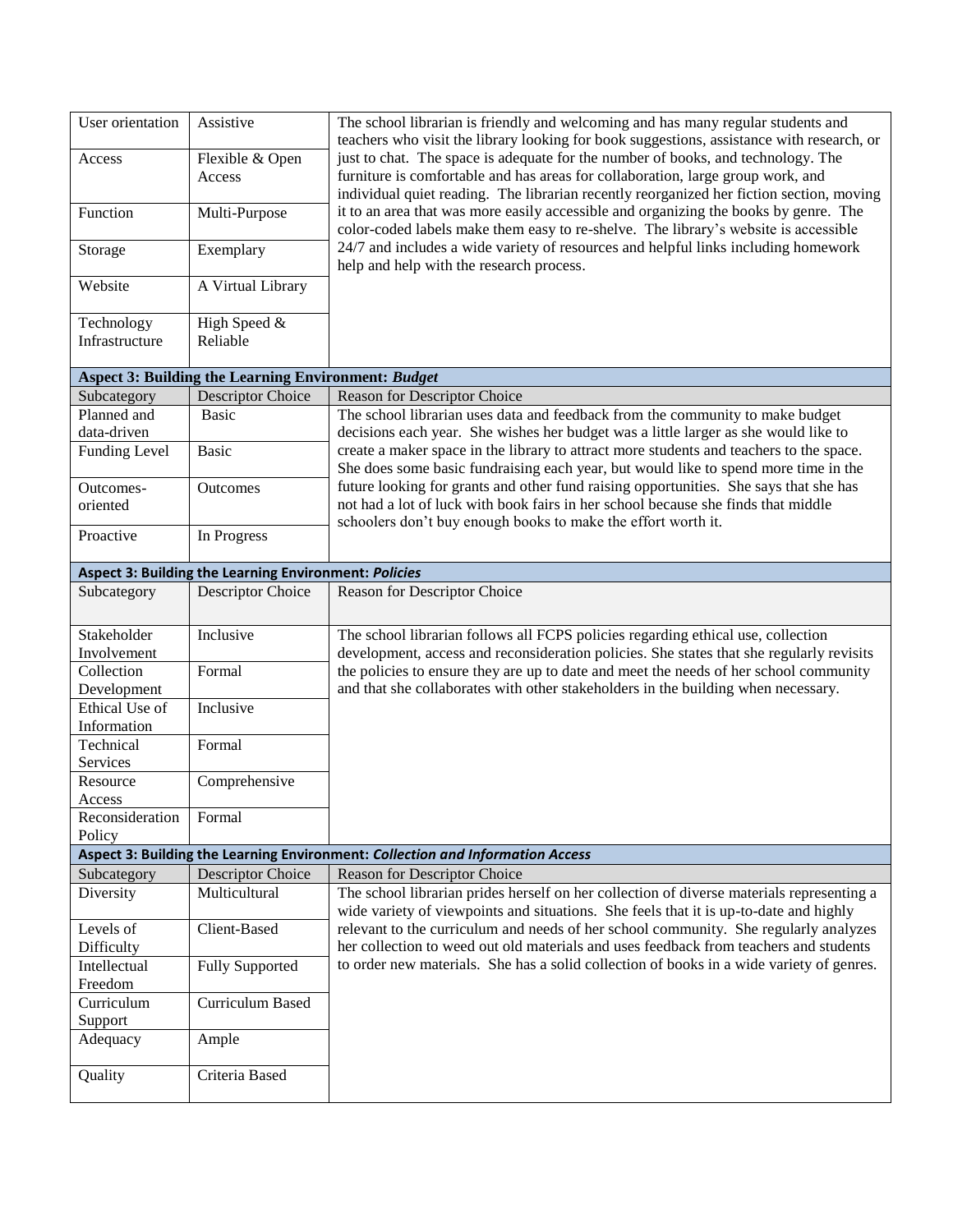| Alternative<br>formats                                          | Ample                    |                                                                                                                                                                                                                                                                                                                                                                                                                                                                                                                                                                                                                                                                                           |  |  |  |
|-----------------------------------------------------------------|--------------------------|-------------------------------------------------------------------------------------------------------------------------------------------------------------------------------------------------------------------------------------------------------------------------------------------------------------------------------------------------------------------------------------------------------------------------------------------------------------------------------------------------------------------------------------------------------------------------------------------------------------------------------------------------------------------------------------------|--|--|--|
| Currrency                                                       | Current                  |                                                                                                                                                                                                                                                                                                                                                                                                                                                                                                                                                                                                                                                                                           |  |  |  |
| Responsive to<br>student input                                  | Effective                |                                                                                                                                                                                                                                                                                                                                                                                                                                                                                                                                                                                                                                                                                           |  |  |  |
| Aspect 3: Building the Learning Environment: Outreach           |                          |                                                                                                                                                                                                                                                                                                                                                                                                                                                                                                                                                                                                                                                                                           |  |  |  |
| Subcategory                                                     | <b>Descriptor Choice</b> | Reason for Descriptor Choice                                                                                                                                                                                                                                                                                                                                                                                                                                                                                                                                                                                                                                                              |  |  |  |
| Advocacy Plan                                                   | Proactive                | The school librarian is acutely aware of the school's goals and vision and regularly<br>assesses her library program to ensure that it is aligned. She reaches out to her school<br>community and other members of FCPS, but admits that she has not spent a lot of time<br>looking for contacts among state and national decision makers. She feels her school<br>library website is comprehensive and effectively communicates the activities of her<br>library program. She also maintains a Twitter account for the library where she posts<br>announcements and pictures of things that are going on in the library.                                                                 |  |  |  |
| Partnerships                                                    | Beginning                |                                                                                                                                                                                                                                                                                                                                                                                                                                                                                                                                                                                                                                                                                           |  |  |  |
| Communication                                                   | Effective                |                                                                                                                                                                                                                                                                                                                                                                                                                                                                                                                                                                                                                                                                                           |  |  |  |
|                                                                 |                          | Aspect 3: Building the Learning Environment: Professional Development                                                                                                                                                                                                                                                                                                                                                                                                                                                                                                                                                                                                                     |  |  |  |
| Subcategory                                                     | Descriptor Choice        | Reason for Descriptor Choice                                                                                                                                                                                                                                                                                                                                                                                                                                                                                                                                                                                                                                                              |  |  |  |
| Plan                                                            | Comprehensive            | The school librarian is required to create a personal professional development plan<br>every year. This year her goal is to become more familiar with eBook technologies so<br>that she can educate the students and teachers in her school. She is regularly asked by<br>administrators to provide staff development and informally helps teachers learn new<br>technologies to use in their classrooms. She is a member of several professional                                                                                                                                                                                                                                         |  |  |  |
| PD for school<br>community<br>members                           | Comprehensive            |                                                                                                                                                                                                                                                                                                                                                                                                                                                                                                                                                                                                                                                                                           |  |  |  |
| PD for school<br>librarian                                      | Active                   | organizations like ALA, AASL, and YALSA. She attended the AASL conference this<br>year as well as the MASL conference.                                                                                                                                                                                                                                                                                                                                                                                                                                                                                                                                                                    |  |  |  |
|                                                                 |                          | Aspect 4: Empowering Learning Through Leadership: Leadership                                                                                                                                                                                                                                                                                                                                                                                                                                                                                                                                                                                                                              |  |  |  |
| Subcategory                                                     | <b>Descriptor Choice</b> | Reason for Descriptor Choice                                                                                                                                                                                                                                                                                                                                                                                                                                                                                                                                                                                                                                                              |  |  |  |
| Involvement                                                     | Initiative               | The school librarian is a member of a "Reading Initiative" committee that seeks to<br>promote wide reading in the community. She is also a member of the "Service<br>Learning" committee which helps students find volunteer opportunities in the<br>community. She is well versed in the latest technologies and constantly strives to help<br>teachers integrate them into their curriculum. While she has not published anything in<br>a professional journal, she strives to participate in professional development<br>opportunities on a regular basis.                                                                                                                             |  |  |  |
| Innovation                                                      | Change Agent             |                                                                                                                                                                                                                                                                                                                                                                                                                                                                                                                                                                                                                                                                                           |  |  |  |
| Professional                                                    | Professional             |                                                                                                                                                                                                                                                                                                                                                                                                                                                                                                                                                                                                                                                                                           |  |  |  |
| Activity                                                        | Participation            |                                                                                                                                                                                                                                                                                                                                                                                                                                                                                                                                                                                                                                                                                           |  |  |  |
| Aspect 4: Empowering Learning Through Leadership: Relationships |                          |                                                                                                                                                                                                                                                                                                                                                                                                                                                                                                                                                                                                                                                                                           |  |  |  |
| Subcategory                                                     | <b>Descriptor Choice</b> | <b>Reason for Descriptor Choice</b>                                                                                                                                                                                                                                                                                                                                                                                                                                                                                                                                                                                                                                                       |  |  |  |
| Principal                                                       | <b>Shared Vision</b>     | The school librarian feels confident in the administration's support of her school<br>library program. She says she has a very active group of parents who volunteer<br>regularly to help with fundraisers and library initiatives. She says she had several<br>parents help her a great deal with the reorganization of her library space last school<br>year. She says she has some relationships with local businesses but feels she could<br>improve in this area with a greater effort to create active partnerships. She does<br>regularly interact with other librarians in the county and has a friend who is a librarian<br>in another county who she collaborates with as well. |  |  |  |
| Parents                                                         | Involved                 |                                                                                                                                                                                                                                                                                                                                                                                                                                                                                                                                                                                                                                                                                           |  |  |  |
| Community<br>Organization                                       | Informative              |                                                                                                                                                                                                                                                                                                                                                                                                                                                                                                                                                                                                                                                                                           |  |  |  |
| Libraries in the<br>Greater<br>Community                        | Collaborative            |                                                                                                                                                                                                                                                                                                                                                                                                                                                                                                                                                                                                                                                                                           |  |  |  |

### **Interview Analysis:**

This school librarian has strengths in many areas. She is well versed in the latest technologies and regularly models their use. She has a solid knowledge of the middle school curriculum and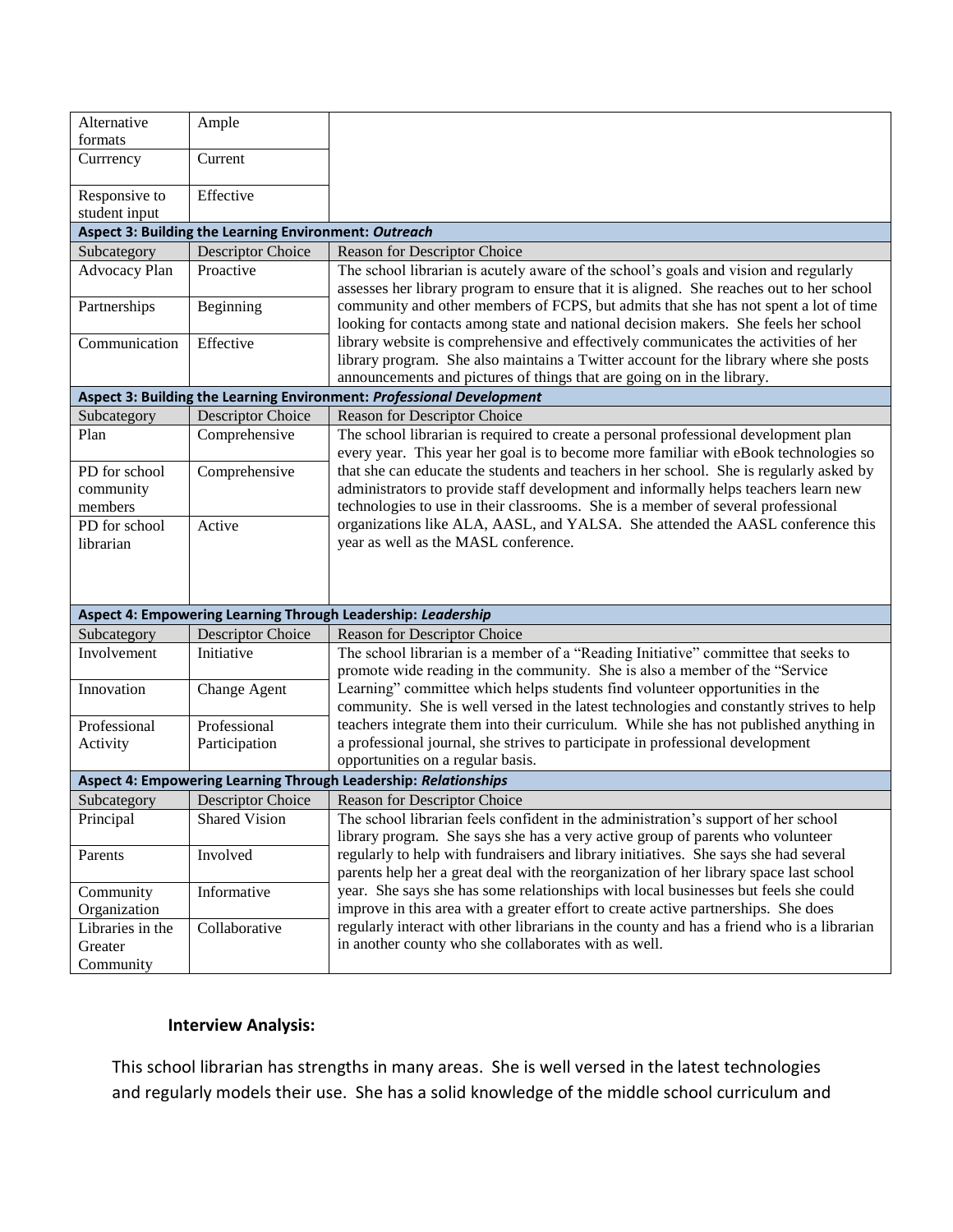regularly collaborates with teachers to enhance their lessons with resources and technology. She has strong relationships with teachers, administrators, and students. The school librarian regularly delivers staff development on new initiatives. She is on two school committees, is a member of several professional organizations, and regularly attends professional trainings. Her library is well organized and contains a wide variety of current, diverse, materials that fit the needs of her entire school community. She regularly maintains a website, a Twitter account, and a Facebook page to keep the lines of communication open with the community. She is well aware of the latest innovations in school libraries, as evidenced by her initiation of a maker space.

A few areas stand out as opportunities for improvement. The library's mission statement is posted in the librarian's office, but not anywhere else. Her website only has a link to the county's school library mission statement. It is important for all of the stakeholders to be aware of the mission of her library and it should be visible and easily accessed by all. The school librarian also does not attend regular grade level meetings and has trouble convincing some teachers to use her as a resource in their lesson planning. She has a few "regulars" who use her to collaborate on lessons, but many teachers choose not to use her services. This librarian also does not actively seek to collaborate with teachers to support reading comprehension. She says most of the time she is showing students how to use different resources or introducing a new technology that goes along with a teacher's lesson. She says their school has a reading specialist and that the reading strategies are mostly left to her. Finally, this school librarian does not regularly seek to assess student learning outcomes. She says she is usually there at the beginning of the lesson, but rarely gets to see the finished products and so the assessment is left to the classroom teacher.

#### **Learning 4 Life School Librarian Performance and Evaluation System Introduction:**

This rubric is a useful tool in evaluating the performance of an individual school librarian as opposed to the program as a whole. This system would be an excellent way for a librarian to evaluate herself each year to find areas for improvement. It is broken up into four domains, each one having specific, measurable components to evaluate performance. The descriptors are the same for each category: Distinguished, Proficient, Basic, or Unsatisfactory. The first domain, "Planning and Preparation," has the librarian look at her knowledge of the curriculum, her competency with technology and knowledge of the resources and research process. She will also look at her familiarity of literature and how she promotes lifelong reading. Domain 2 focuses on the library environment, highlighting the way a school librarian must establish a culture for learning and respectful interactions. This domain also looks for efficient, flexible guidelines and procedures that maximize access to all of the library's resources. The physical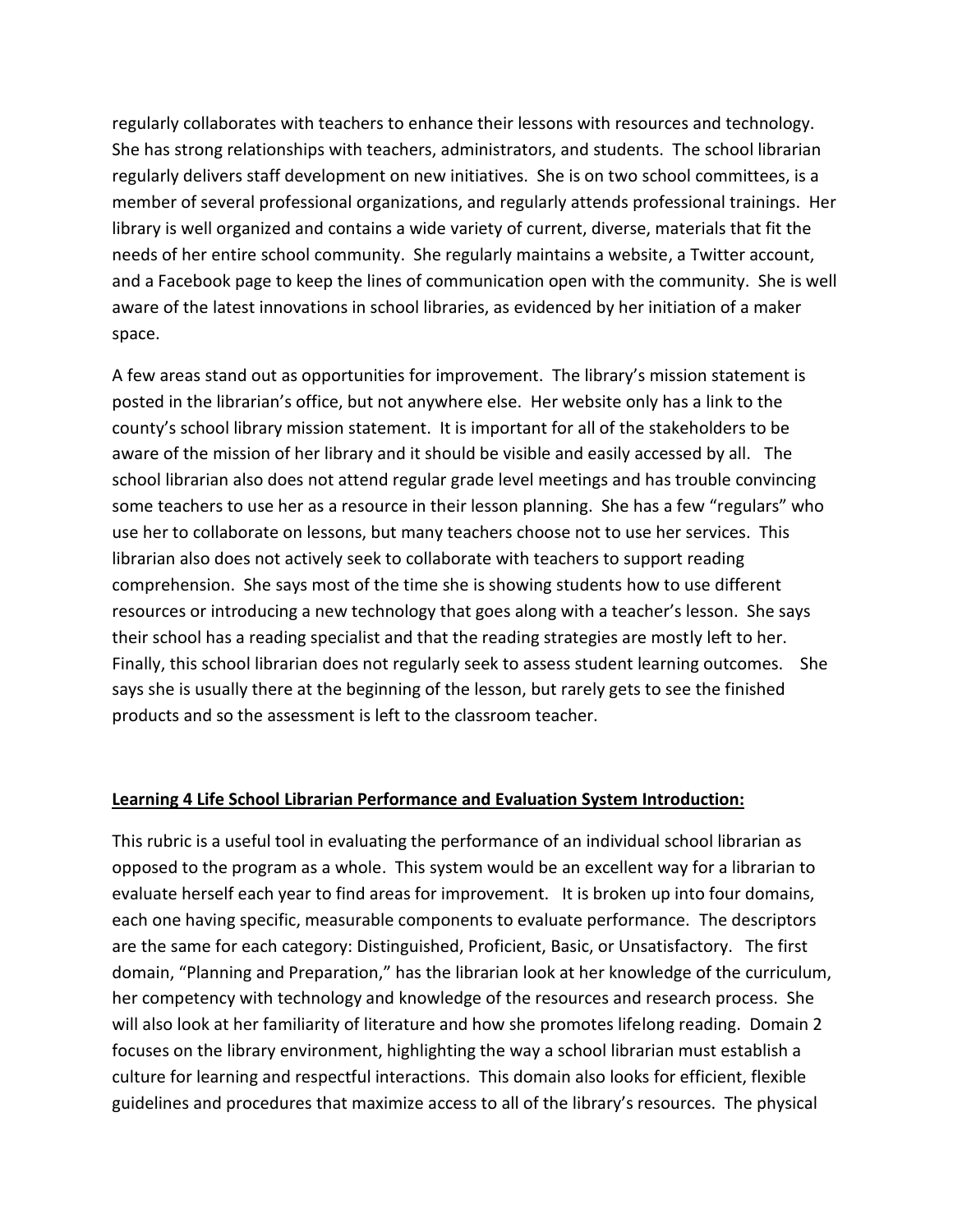space is also important and the librarian will reflect on the organizations, safety, and function of her library. In Domain 3, the librarian will examine her instructional approaches. She will evaluate her communication and execution of lessons, her questioning techniques, and the way she goes about engaging students in the learning process. Assessment is also important and she will be called on to look at her assessment criteria, how she monitors student learning, and whether or not she provides quality feedback. In the final domain, the school librarian will look at her professional responsibilities. She will ask herself if she regularly reflects on the goals, mission and vision of her program. She will reflect on her record keeping process and the ways in which she communicates with staff and school community. The school librarian will examine her personal professional development and opportunities for growth. Also in this domain, the school librarian will look at her method of collection development and maintenance, how she manages the library budget, how she manages library personnel, and her own professional ethics.

#### **Interview Analysis:**

In the first domain, "Planning and Preparation," the school librarian rated herself distinguished in all areas except for component "1f: Collaborating in the Design of Instructional Experiences." She stated again her difficulty in getting teachers to use her as a resource and admits there is no time in her schedule set aside specifically for collaboration. She also does not participate in the assessment process of the lessons, but she definitely participates in the planning and implementing of activities, so she rated herself proficient instead of distinguished. In the second domain, "The Library Environment," she rated herself distinguished in all areas. She maintains an inviting, flexible, and attractive library environment that fosters safety and ease of use. Her procedures are clear and she regularly communicates her expectations for behavior and proper use of the library resources. In the third domain, "Commutating Clearly and Accurately," the librarian rates herself distinguished in all components except for "3d, Assessment and Instruction." Since she does not regularly participate in the assessment of students, she believes she is proficient in this area. In co-teaching situations she helps the teacher to plan ways to assess the students, but leaves it to the teacher after the librarian has done her part of the lesson. In the fourth domain, "Professional Responsibility," the librarian rates herself distinguished in all components. She says she is constantly evaluating her program for effectiveness and loves to change things up each year to try new things. She recently reorganized her fiction books into genres to help students find books they love and is currently working on a maker space in response to student interest. The school librarian uses various tools to maintain accurate records including Microsoft Excel and Live Binder. She regularly communicates with staff and her parent community through Twitter, Facebook, the library website, the school newsletter and email. She sends out Google forms to elicit input from all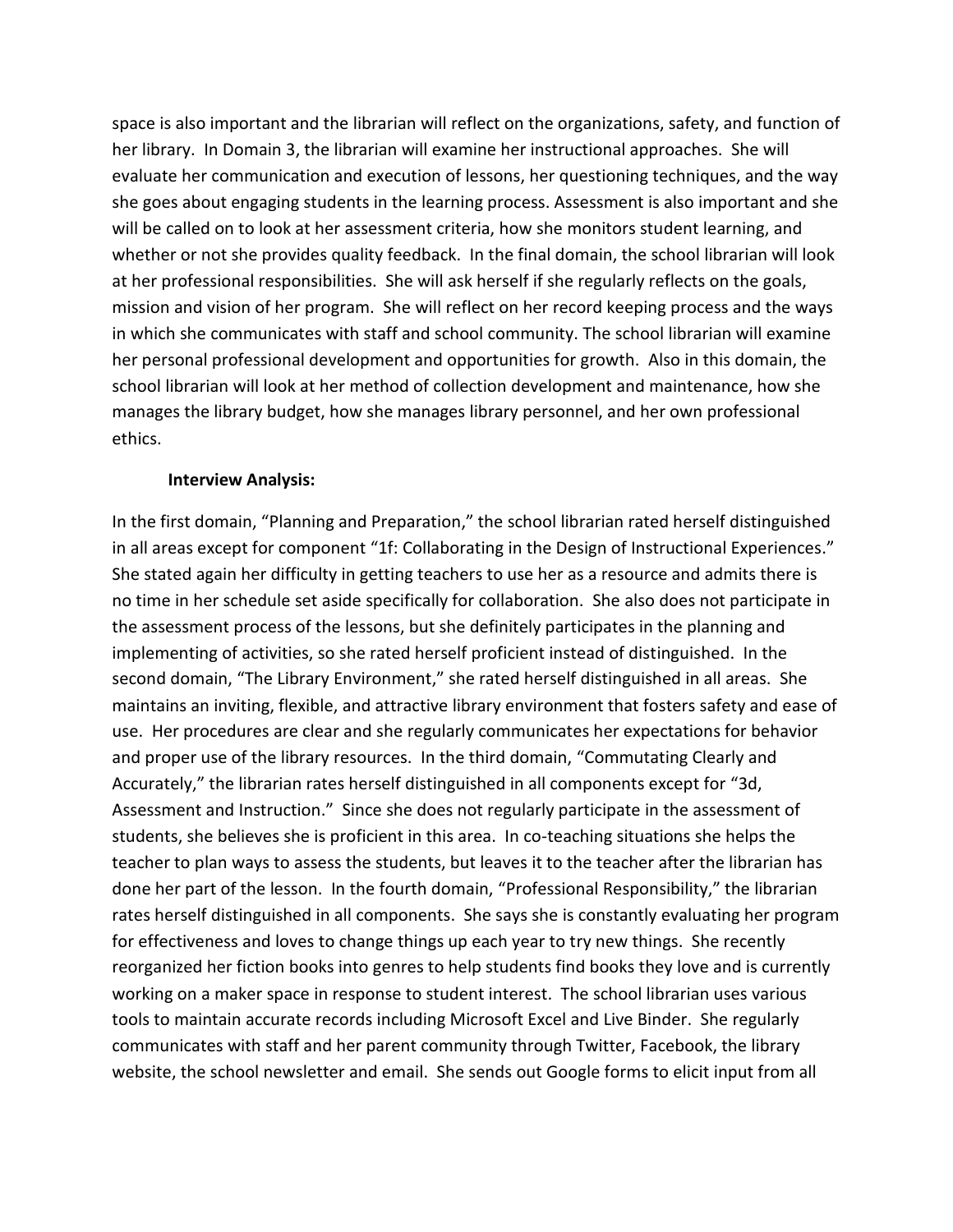stakeholders. She sees herself as an active member of the school community, serving on several committees and running staff developments.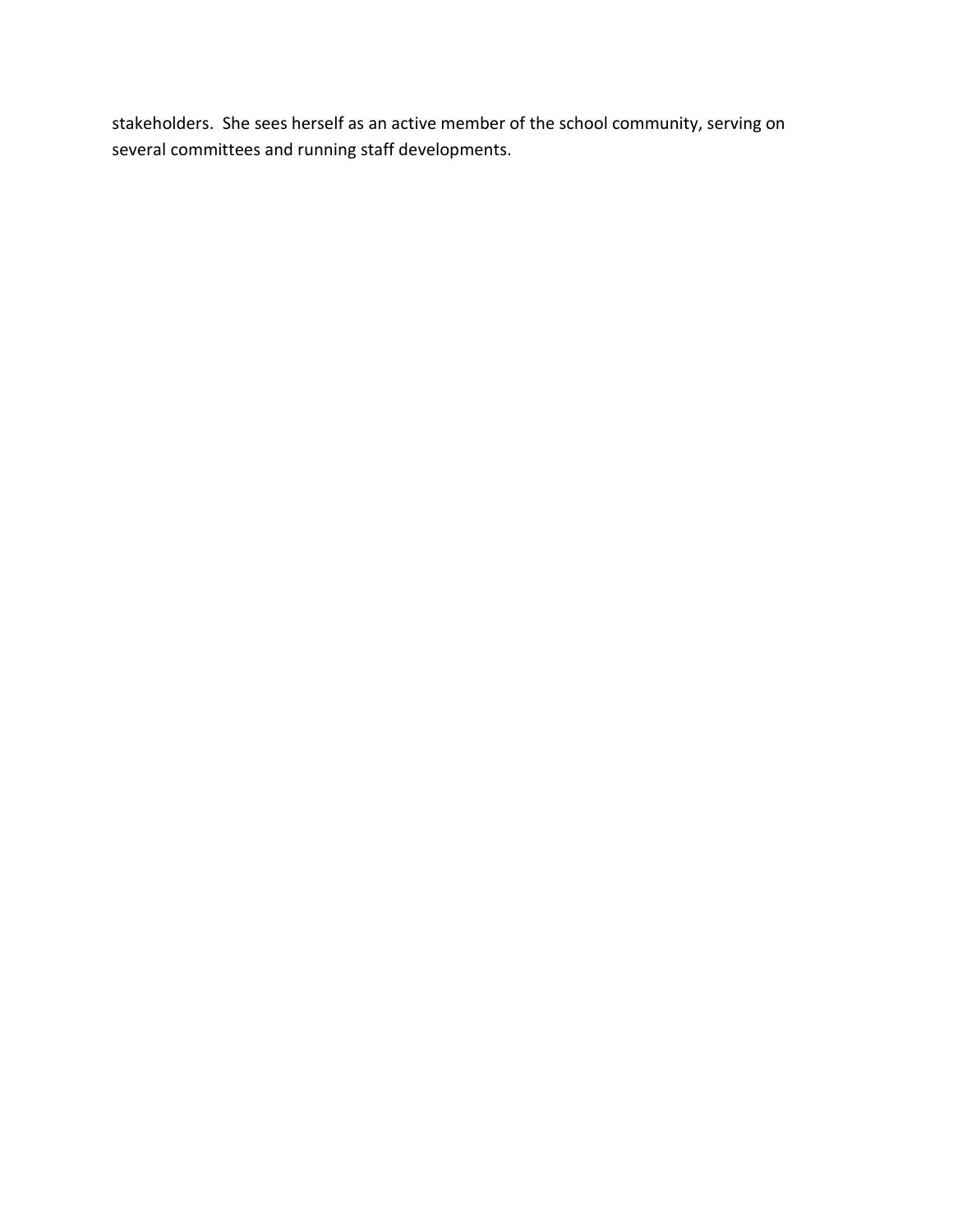## **Action Plan**

**Goal 1:** The school librarian uses formative assessments to gauge student learning.

Objectives:

- The school librarian will work with the teacher to create a rubric to assess student learning
- The school librarian work with the teacher to create a performance-based assessment to assess student learning
- The school librarian will work with the teacher to use immediate feedback tools such as Kahoot to assess student learning

**Goal 2:** The school librarian promotes collaboration among the members of the learning community.

- The school librarian will have a set time that she sits in on grade level meetings
- The school librarian will actively seek out teachers with lessons she has created that enhance their curriculum
- The school librarian will initiate formal opportunities for teachers and students to offer input on the learning experiences available in the library

**Goal 3:** The school librarian publishes the school library's mission statement.

- The school librarian will publish her library's mission statement on the school website and Facebook page
- The school librarian will embed her library's mission statement in the signature of her emails
- The school librarian will post the library's mission statement in a prominent place in the library for all stakeholders to view